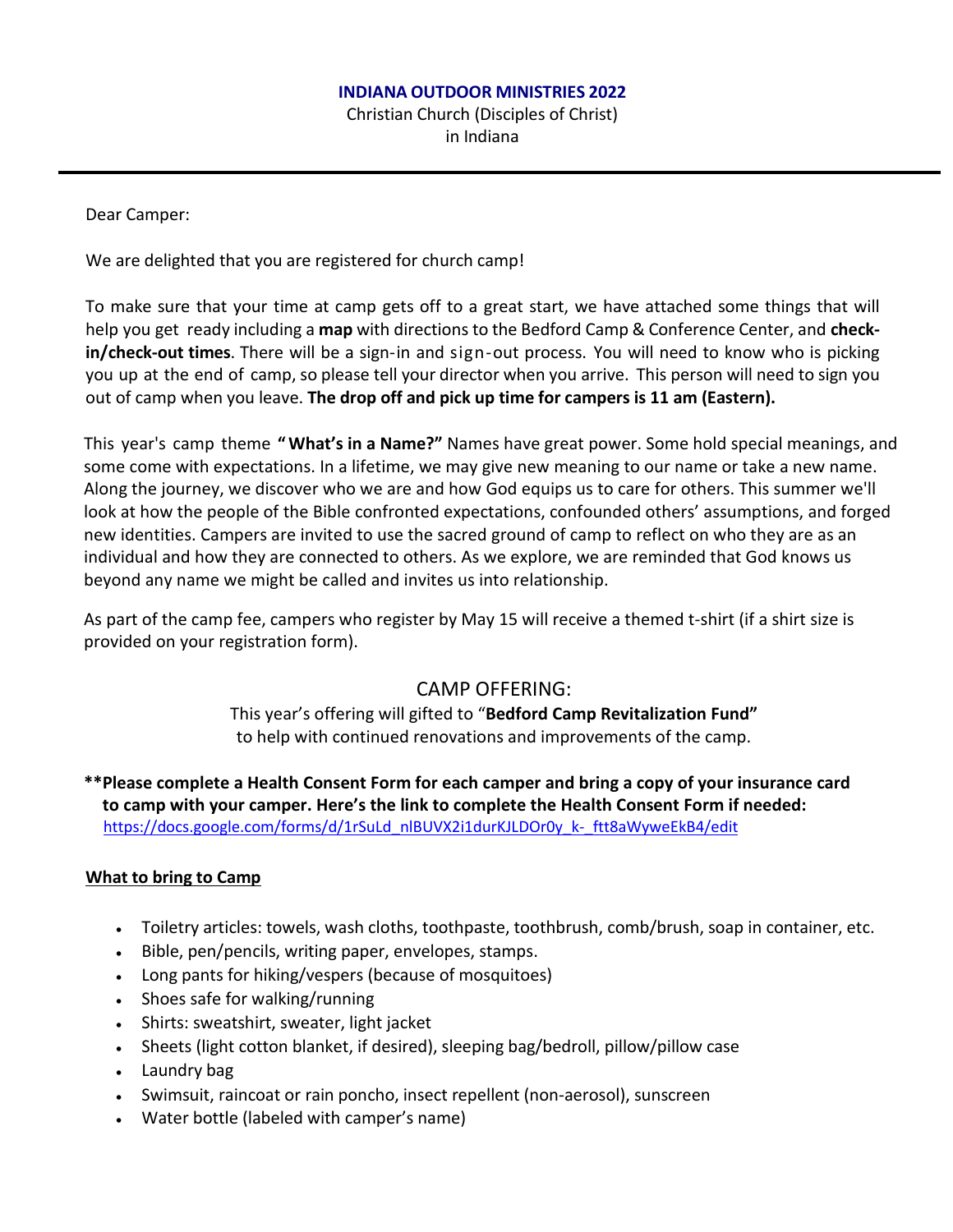- Flashlight, cameras are allowed, but no cell phones
- Any medication you are currently taking **(Camp First Aid Director will secure them upon arrival at camp and dispensed as directed. Unused medication will be returned last day of camp.**)

Perhaps the most important thing that you can do to help your group build a Christian community is to consider why you are coming to camp. It is a place to retreat, to be away from the rest of the world so that we can focus on what it means to follow Jesus Christ, to be members of God's family. . . and to have fun, too. **This is why we are clear about what we do bring to camp, don't bring to camp, and how we live and treat each other while we are at camp.**

### **PLEASE DO NOT BRING**

- Expensive Jewelry or other valuable items
- Good Luggage
- **Fireworks**
- Illegal drugs of any kind
- Alcoholic beverages
- Smoking materials or any other tobacco products or vaping devices
- Weapons (presence of these in camp are grounds for being sent home)
- Drinks or snacks (of any kind)
- Fans because electricity will not support multiple appliance use. If you need a fan for health reasons, please make prior arrangements by contacting the camp you are attending. (Please note: Bedford Camp & Conference Center has air-conditioned sleeping quarters.)

**Note:** To help all of us get the most out of our week together as a "camp community," we ask that campers remain at camp all week and have no visitors.

Thank you for your cooperation. **Have a great time at camp!**

*The Outdoor Ministries Team of the Christian Church (Disciples of Christ) in Indiana*

#### **If you have questions, please contact:**

Cheryl Russell Associate Regional Minister [cheryl@indianadisciples.org](mailto:cheryl@indianadisciples.org) 317.926.6051

OR

 Sandy KIncaid Ministry Associate sandy@indianadisciples.org